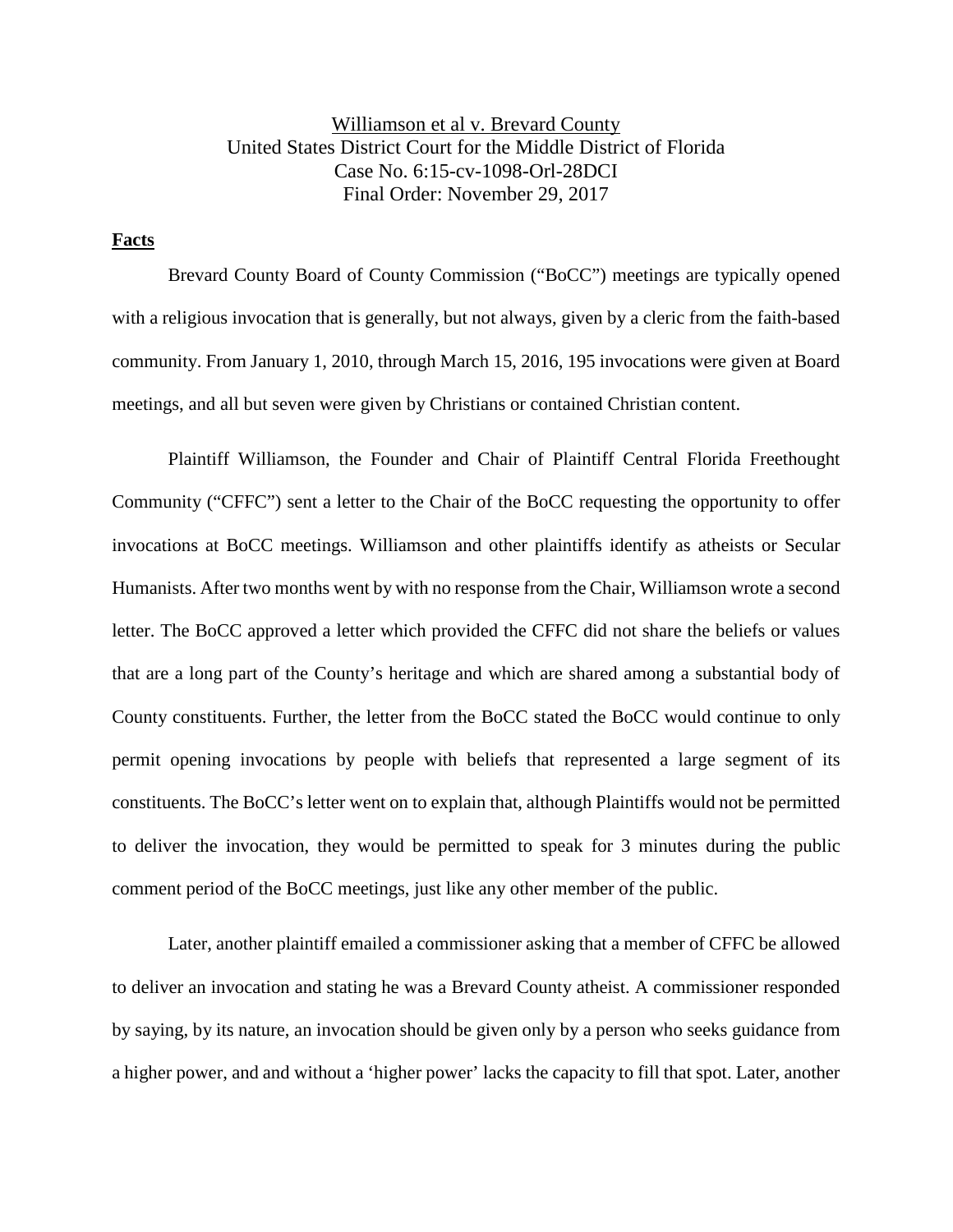Plaintiff from Americans United for Separation of Church and State wrote a letter to the BoCC to ask the BoCC to reconsider its limitation on invocation speakers.

In response to these requests to deliver the invocation by various Atheist groups, the BoCC adopted a Resolution in which the BoCC determined supplanting traditional ceremonial premeeting prayer with an invocation by atheists, agnostics, or other persons represented or associated with the Plaintiff groups could be viewed as the County being hostile against monotheistic religions. In reaching this conclusion, the BoCC relied on the longstanding tradition of allowing monotheistic religions the opportunity to deliver the pre-meeting invocation. The Resolution reserved time for the atheist or agnostic groups to speak during public comment period of the BoCC meetings.

After the BoCC passed the Resolution, the plaintiffs filed suit and alleged violations of the Establishment Clause of the First Amendment to the U.S. Constitution; the Free Exercise Clause of the First Amendment; the Free Speech Clause of the First Amendment; the Equal Protection Clause of the Fourteenth Amendment; Article I, Section 2 of the Florida Constitution; and Article I, Section 3 of the Florida Constitution. The plaintiffs' complaint sought an injunction, a declaratory judgment, and damages. At the Summary Judgment stage of the litigation, the district court entered a Final Judgment in favor of the plaintiffs and imposed a permanent injunction against the County's invocation policies based on the reasoning set forth below.

#### **Plaintiffs' Claims**

#### *Establishment Clause of the US Constitution*

The Plaintiffs alleged the County's invocation practice violated the Establishment Clause by purposefully discriminating based on religious beliefs; by entangling public officials in religious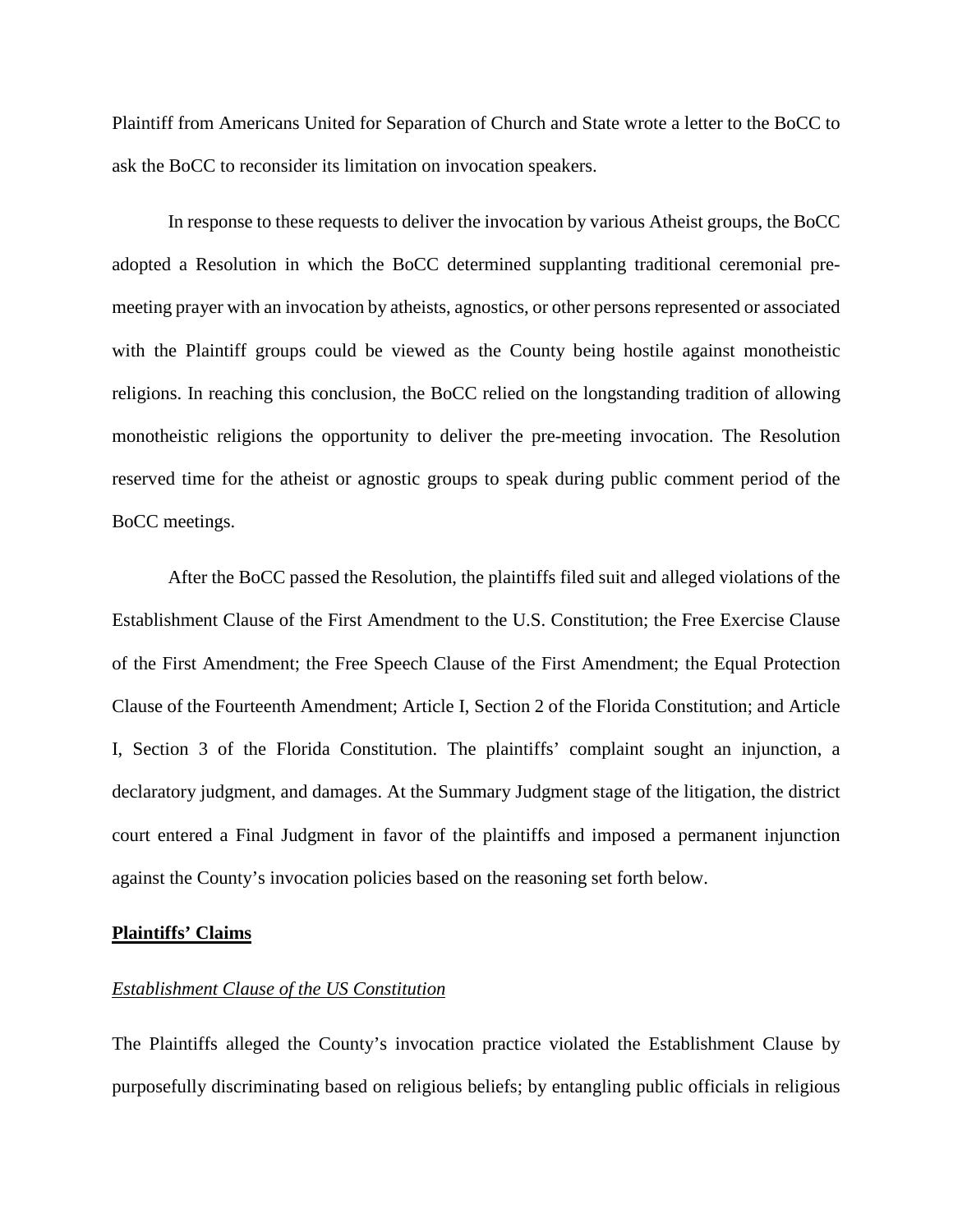judgments; and by coercing audience members to take part in religious exercises. In response to these claims, the County contended its invocation practice conformed to Establishment Clause principles set out by the United States Supreme Court.

The District Court relied primarily on two SCOTUS cases to determine the validity of Plaintiffs' Establishment Cause claims: *Marsh v. Chambers* and *Town of Greece v. Galloway*.

In *Marsh*, the Supreme Court analyzed the prayer practice of the Nebraska Legislature which opened each of its sessions with a prayer given by a chaplain who was paid with public funds and chosen every two years by the Executive Board of the Legislative Council. 463 U.S. 783 (1983). The Supreme Court found that neither the prayers themselves nor the use of public funds to pay the chaplain violated the Establishment Clause because "the opening of sessions of legislative and other deliberative public bodies with prayer is deeply embedded in the history and tradition of this country" and that throughout this country's history "the practice of legislative prayer has coexisted with the principles of disestablishment and religious freedom." *Id*. at 786. As a result of this long-standing tradition of prayer before legislative bodies, the Marsh Court found that the drafters of the First Amendment saw no real threat to the Establishment Clause from the practice of prayer. *Id.* at 791.

In *Town of Greece*, the Supreme Court analyzed the method by which city councilmembers selected local clergy members to deliver a prayer before council meetings. 134 S. Ct. 1811 (2014). Specifically, the prayer givers were chosen by a town employee calling congregations listed in a local directory until an available minister was found for the monthly town meeting. *Id*. at 1816. As time went on, the town compiled a list of willing 'board chaplains' who accepted invitations and agreed to return in the future. *Id*. No "would be prayer giver" was ever excluded by the town and the town did not review the prayers in advance or provide guidance on tone or content. *Id*. The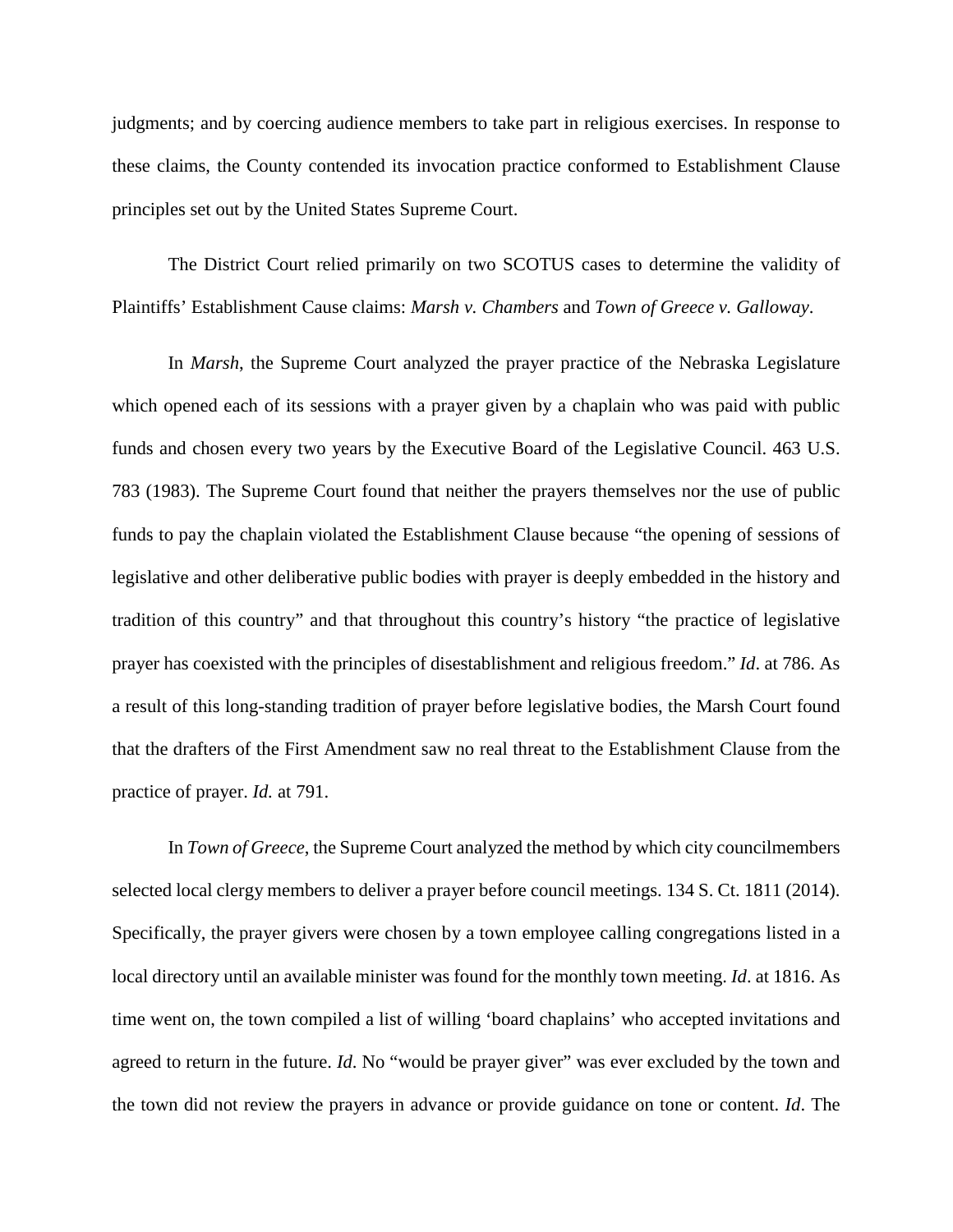Supreme Court upheld the town's practices and found that "the town made reasonable efforts to identify all of the congregations located within its borders and represented that it would welcome a prayer by any minister or layman who wished to give one," and "so long as the town maintains a policy of nondiscrimination, the Constitution does not require it to search beyond its borders for non-Christian prayer givers in an effort to achieve religious balancing." *Id*. at 1824.

In sum, *Marsh* and *Town of Greece* stand for the proposition that, while legislative prayer is, as a general matter, constitutional, intentional discrimination and improper motive can take a prayer practice beyond what the Establishment Clause permits.

With regard to intentional discrimination, the court found that Brevard County limits the prayer opportunity to those it "deems capable" of doing so – based on the beliefs of the would-be prayer giver. Further evidence of intentional discrimination is seen after Plaintiffs requested to give the invocation at a BoCC meeting, when the County responded with an express statement and policy of exclusion. The court also looked to depositions of Commissioners which showed that certain Commissioners would either deny invocation givers based on certain religious or belief systems or that they would have to "look into" whether they should allow those potential speakers to give an invocation. The court also noted that the County cannot and did not deny that it had imposed a categorical ban on Plaintiffs and other non-atheists as givers of opening invocations at BoCC meetings.

The County defended its exclusionary policy of the Plaintiffs by maintaining that an invocation must be "religious" and "invoke a higher power" and that because the Plaintiffs are not religious and do not believe in a higher power, they are not qualified to give an opening invocation at BoCC meetings. The District Court rejected this justification on the grounds that the County had created an overly narrow view of the purpose of an invocation. Further, the District Court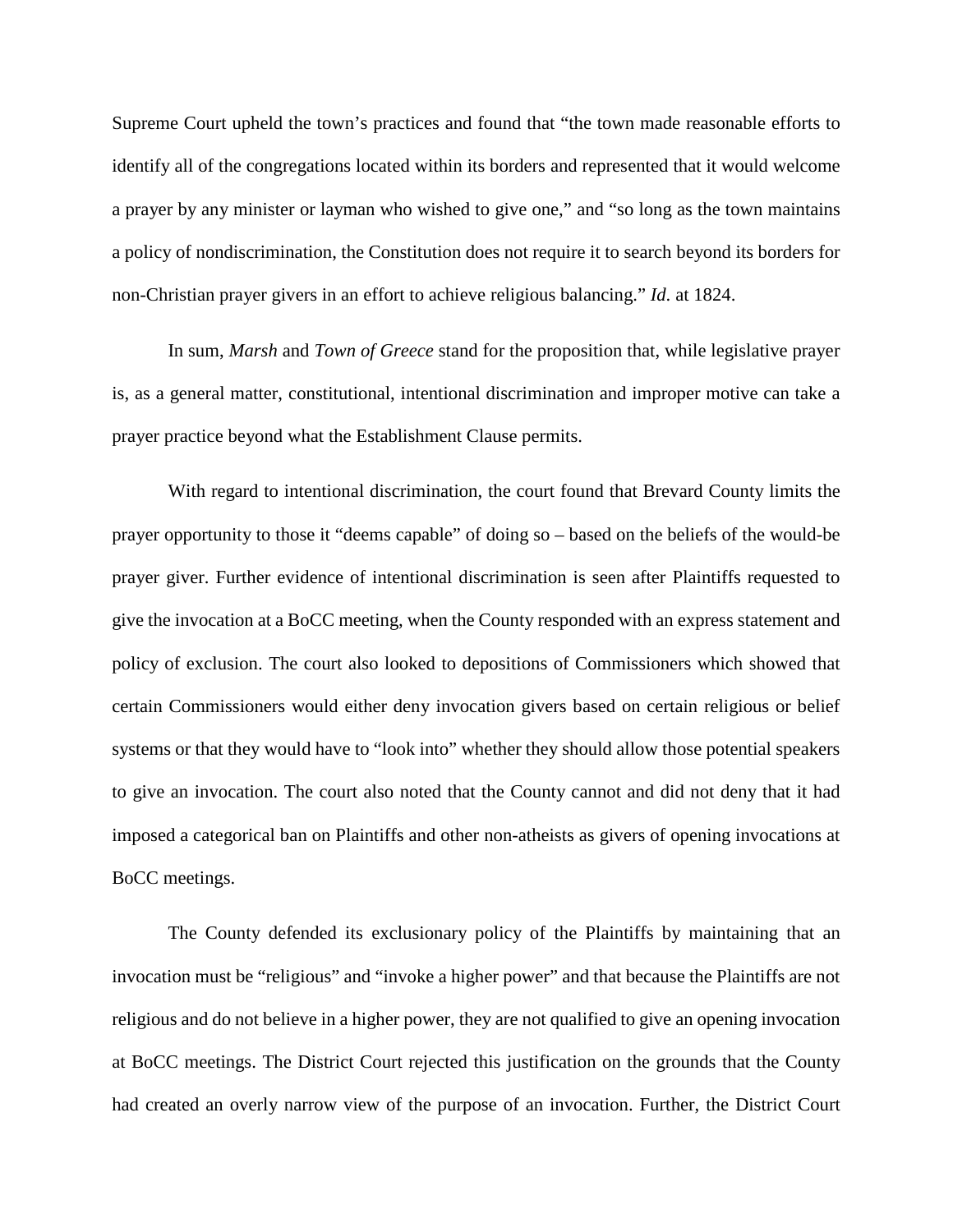found that the government requiring an invocation contain a religious component effectively results in that entity composing or censoring prayers in a way it deems acceptable to be delivered to the public.

The County also defended its policy by claiming it is not discriminating against a minority because atheists and secularists are a "clear majority" in Brevard County and it is actually "religious [people]" who are in the statistical minority. The District Court found this contention not relevant to an Establishment Clause analysis.

The County also defended its policy by claiming it did not deny Plaintiffs the opportunity to give an invocation because it gave nontheists the opportunity to speak during the Public Comment period of BoCC meetings. The County characterized this as an alternative and comparable opportunity to the one religious adherents are given during the pre-meeting invocation. The District Court rejected this argument.

The Plaintiffs also argued the County's invocation policy violated the Establishment Clause because it entangles the County with religion. The District Court found that the County clearly entangled itself in religion by vetting the beliefs of Plaintiffs' groups before deciding whether to grant permission to give invocations.

The Plaintiffs also argued the County's invocation practice violated the Establishment Clause by coercing participation in religious exercises. In support of this claim, the Plaintiffs pointed to the fact Commissioners often direct audience members to rise for invocations and, because the BoCC meeting room is small with constant interaction between the Commissioners and the public, this practice effectively coerces the public to submit to religion. The District Court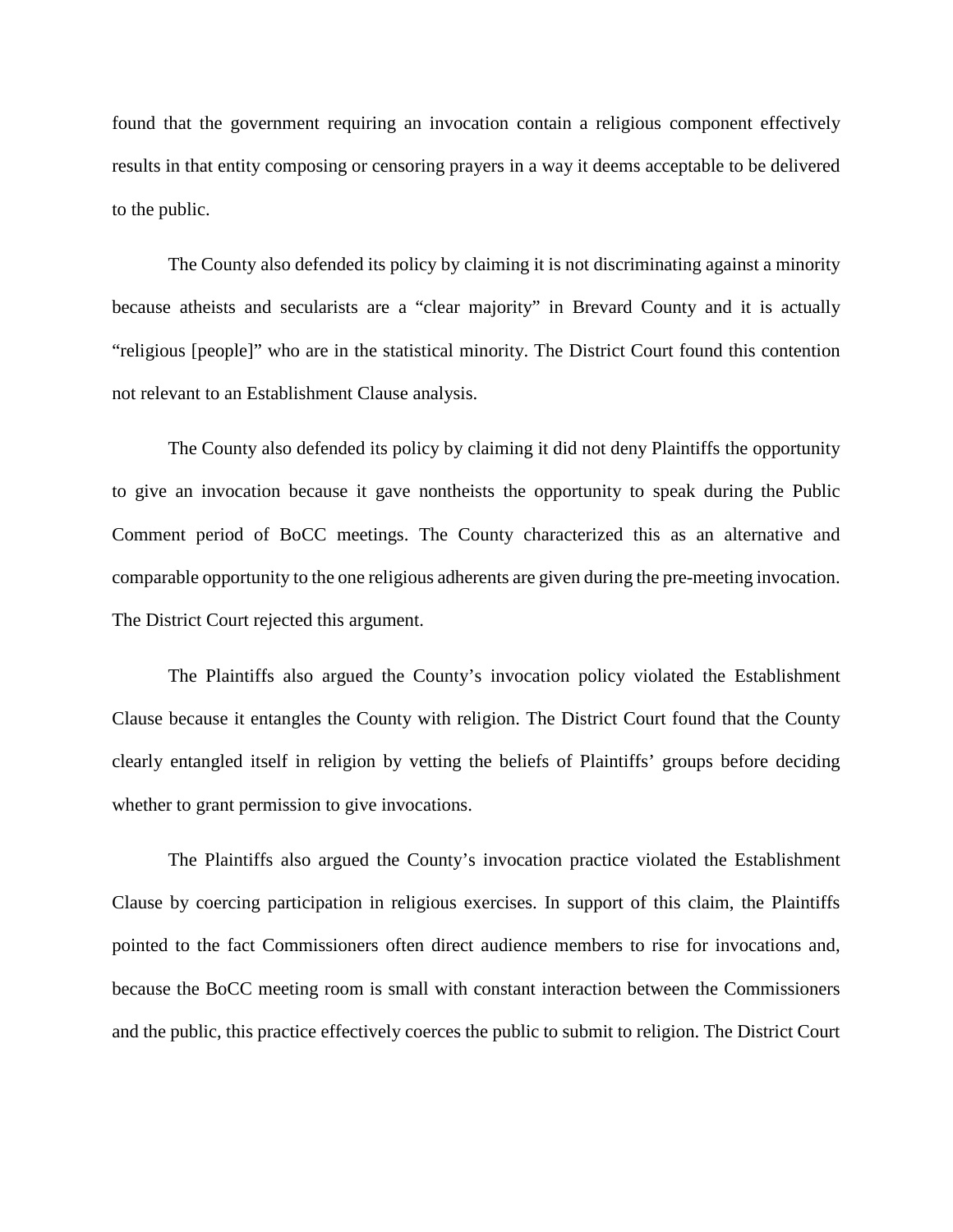found no unconstitutional coercion because the evidence did not support a finding of "actual legal coercion".

## *Free Exercise Clause of the US Constitution*

The Plaintiffs claimed the County violated the Free Exercise Clause by making adoption or profession of a religious belief a precondition for taking part in governmental affairs. The District Court found that, by opening up its invocation practice to volunteer citizens but requiring those citizens believe in a higher power before they are permitted to solemnize a BoCC meeting, the County violated the freedom of religious belief and conscience guaranteed by the Free Exercise Clause.

## *Free Speech Clause of the US Constitution*

The Plaintiffs claimed the County violated the Free Speech Clause by prohibiting the Plaintiffs from giving invocations based on their nontheistic beliefs and affiliations. The District Court agreed with the Plaintiffs.

#### *Equal Protection Clause of the US Constitution*

The Plaintiffs claimed the County's invocation practice violated the Equal Protection Clause of the Fourteenth Amendment by treating them differently based on their religious beliefs. The District Court analyzed this claim under strict scrutiny, which requires the County's practice to withstand an equal protection challenge only if it is narrowly tailored to achieve a compelling interest. The District Court agreed with the Plaintiffs by finding undisputed evidence that the County categorizes its citizens along religious lines. Specifically, the District Court noted that, in selecting invocation speakers, the County had divided religious citizens from secular citizens and "monotheistic, faith based" citizens from all other citizens. Here, the County justified its policy of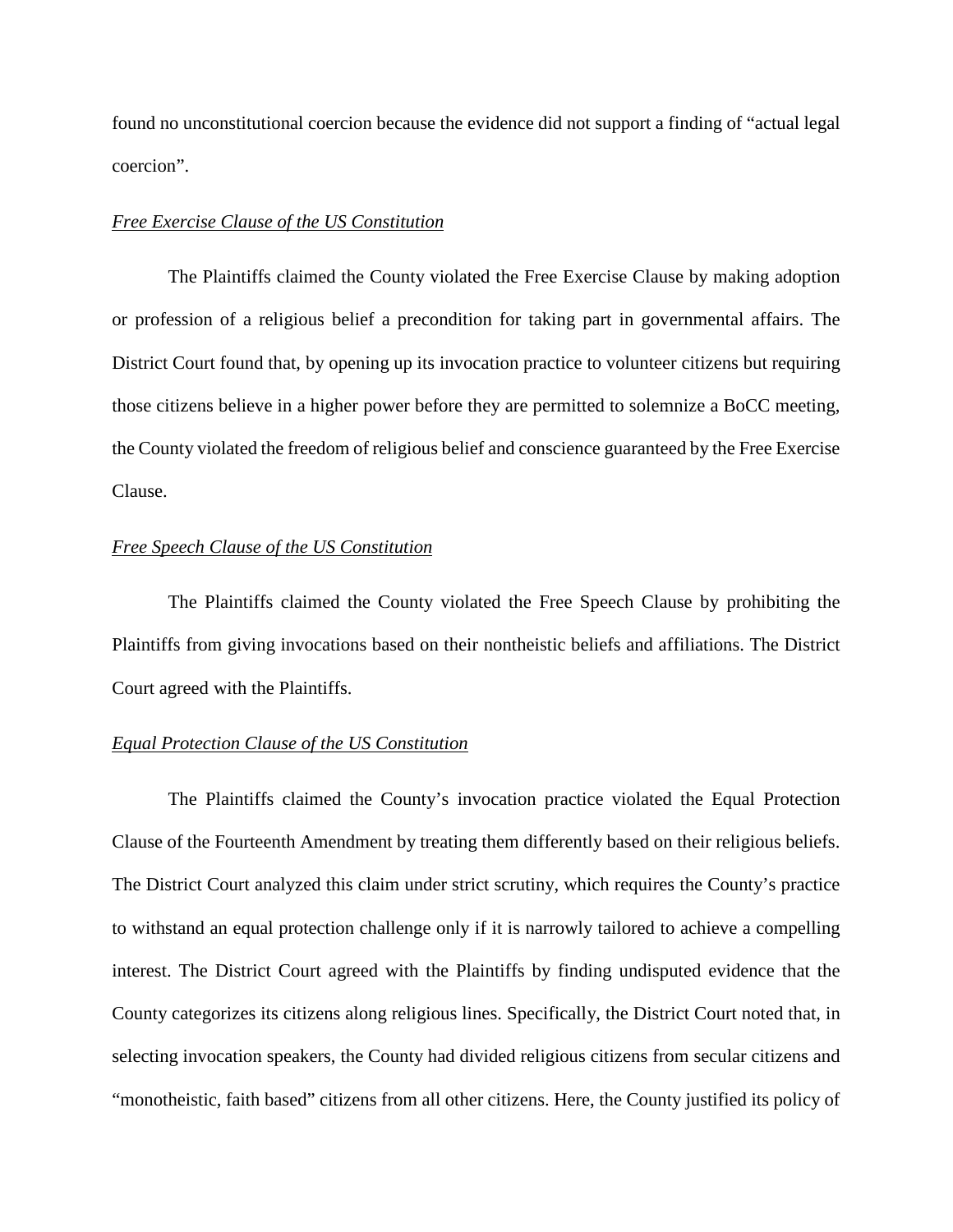excluding the Plaintiffs from invocation practice by citing a desire to recognize "faith based monotheistic religions" to avoid displacing those faith based religions and to avoid an appearance of approving atheism or Secular Humanism. The District Court did not find this justification compelling enough to pass a strict scrutiny analysis.

#### *Article I, Section 2 of the Florida Constitution*

This clause is construed like the Equal Protection Clause of the US Constitution so Plaintiffs prevailed on this count.

#### *Article I, Section 3 of the Florida Constitution*

This section provides that "there shall be no law respecting the establishment of religion" and that "no revenue of the state or any political subdivision thereof shall ever be taken from the public treasury directly or indirectly in aid of any church, sect, or religious denomination or in aid of any sectarian institution."

The Florida Establishment Clause is interpreted in the same manner as the Establishment Clause found in the US Constitution.

The "no-aid" clause of section 3 imposes further restrictions on the state's involvement with religious institutions than is imposed by the Establishment Clause. Here, Plaintiffs contended the County violated the no-aid clause by using tax dollars to fund an invocation practice that prefers monotheism over atheism and other religions. Plaintiffs relied on this contention by pointing to the fact that Commissioners use County resources to invite and communicate with invocators. The District Court found that the use of public funds for incidental expenses related to the use of buildings does not rise to a violation of the "no-aid" clause of section 3.